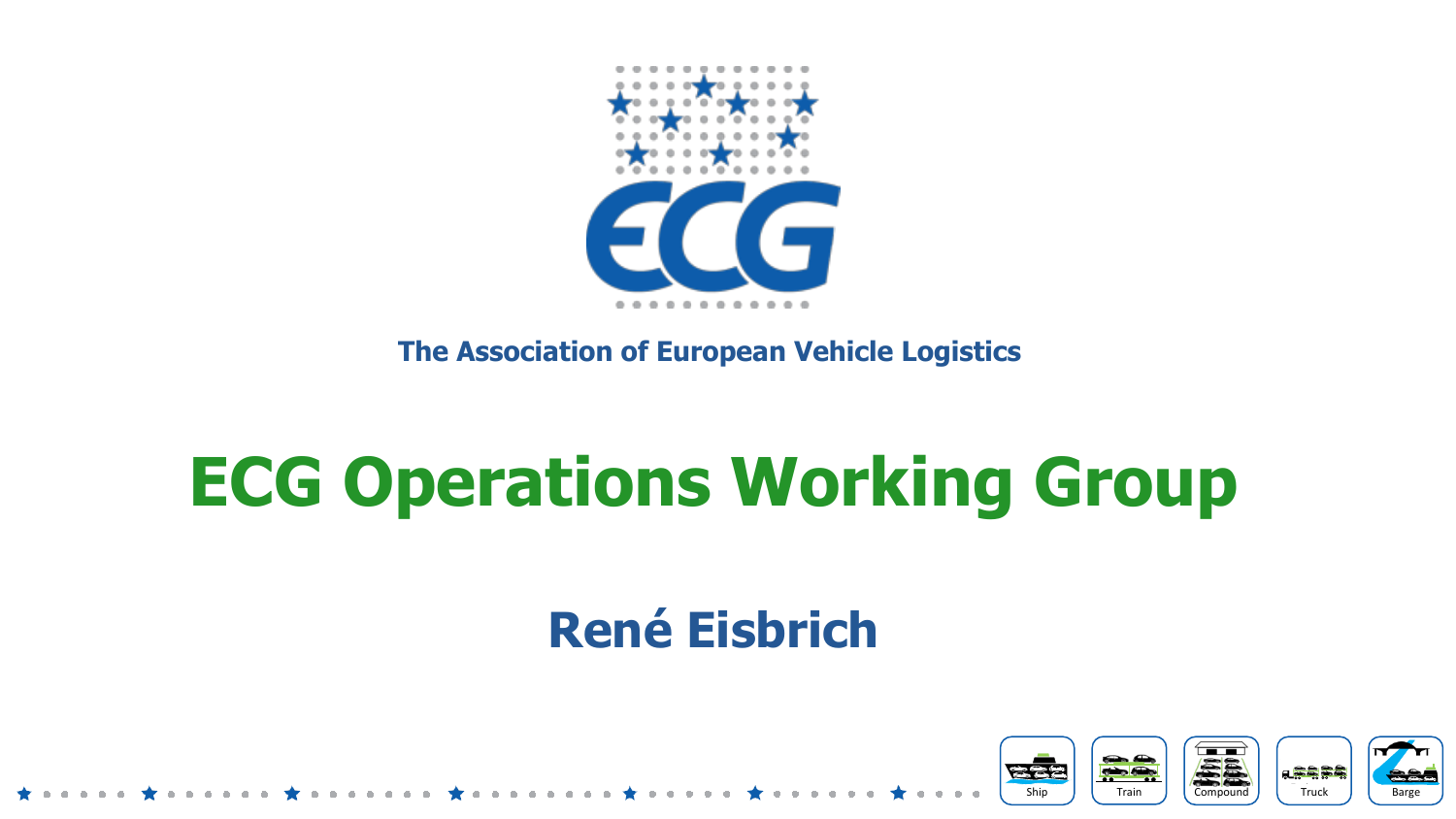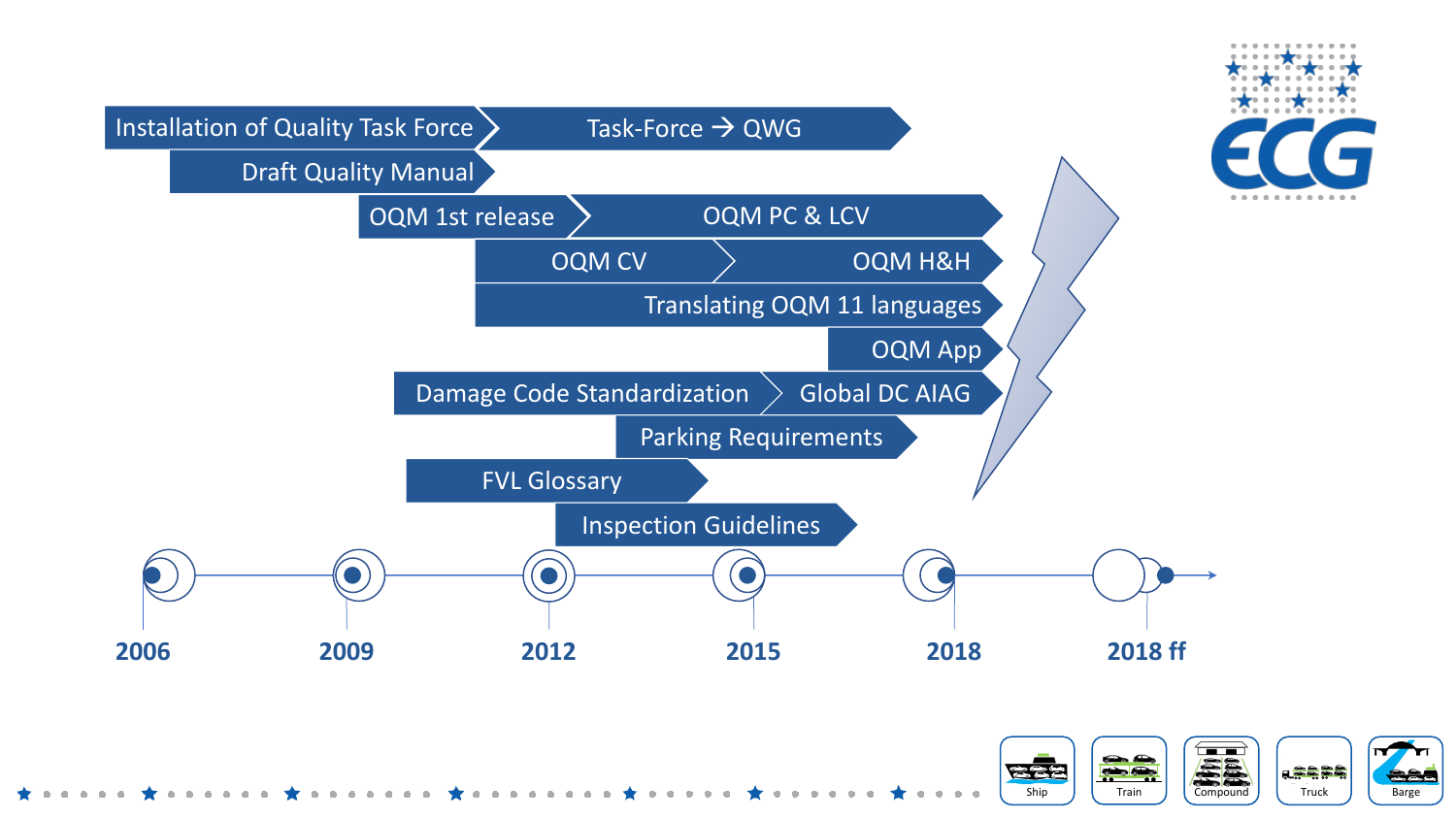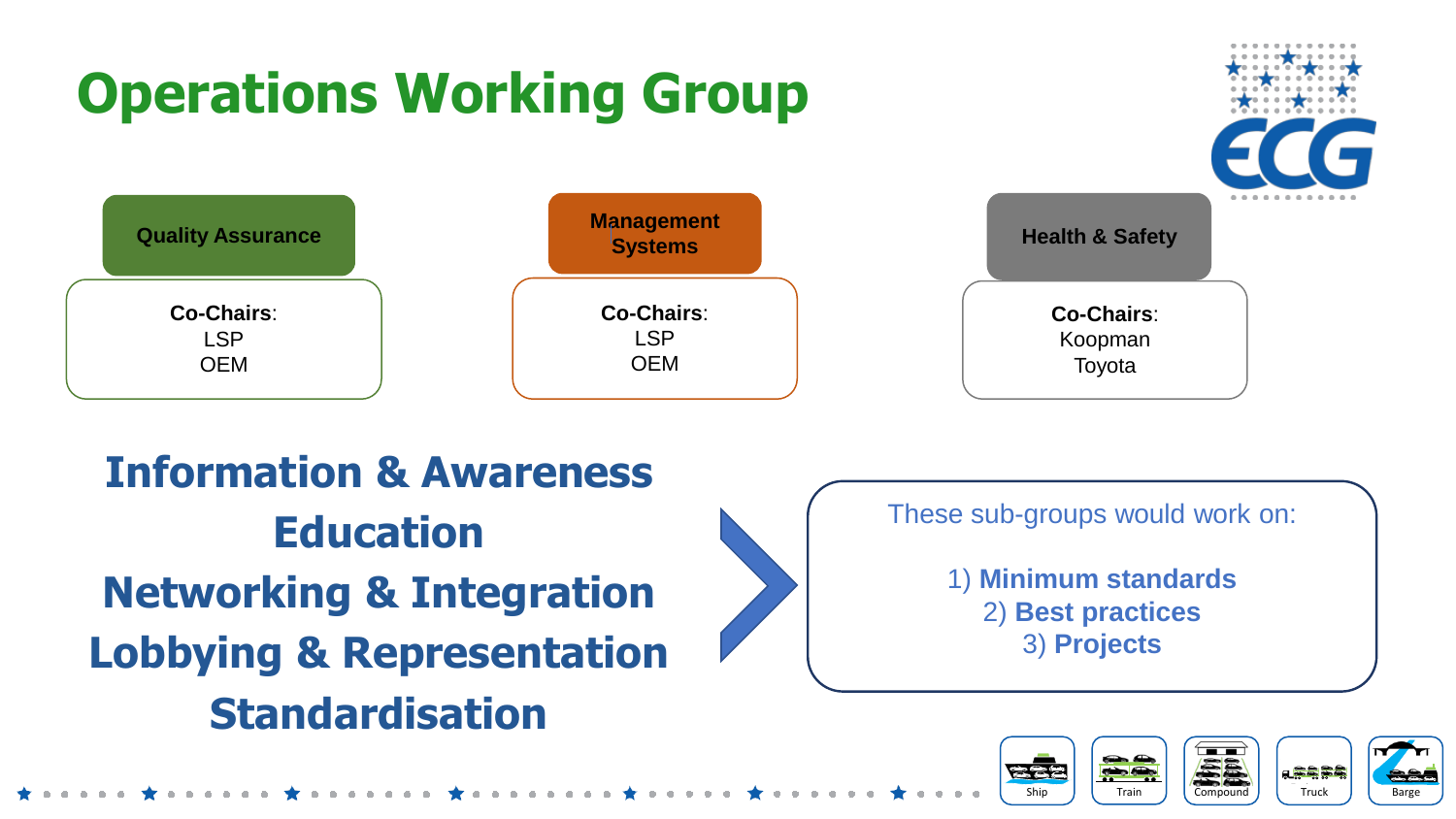# **Quality Assurance sub-group**



- Main responsibility will be updating the ECG Operations Quality Manual (OQM)
- This sub-group will be the direct continuation of the former Quality Working Group
- Aim is to obtain the participation of the VDA for the co-ordination of the OQM updates
- Other Quality issues also dealt with
	- E.g. ElaadNL charging EVs

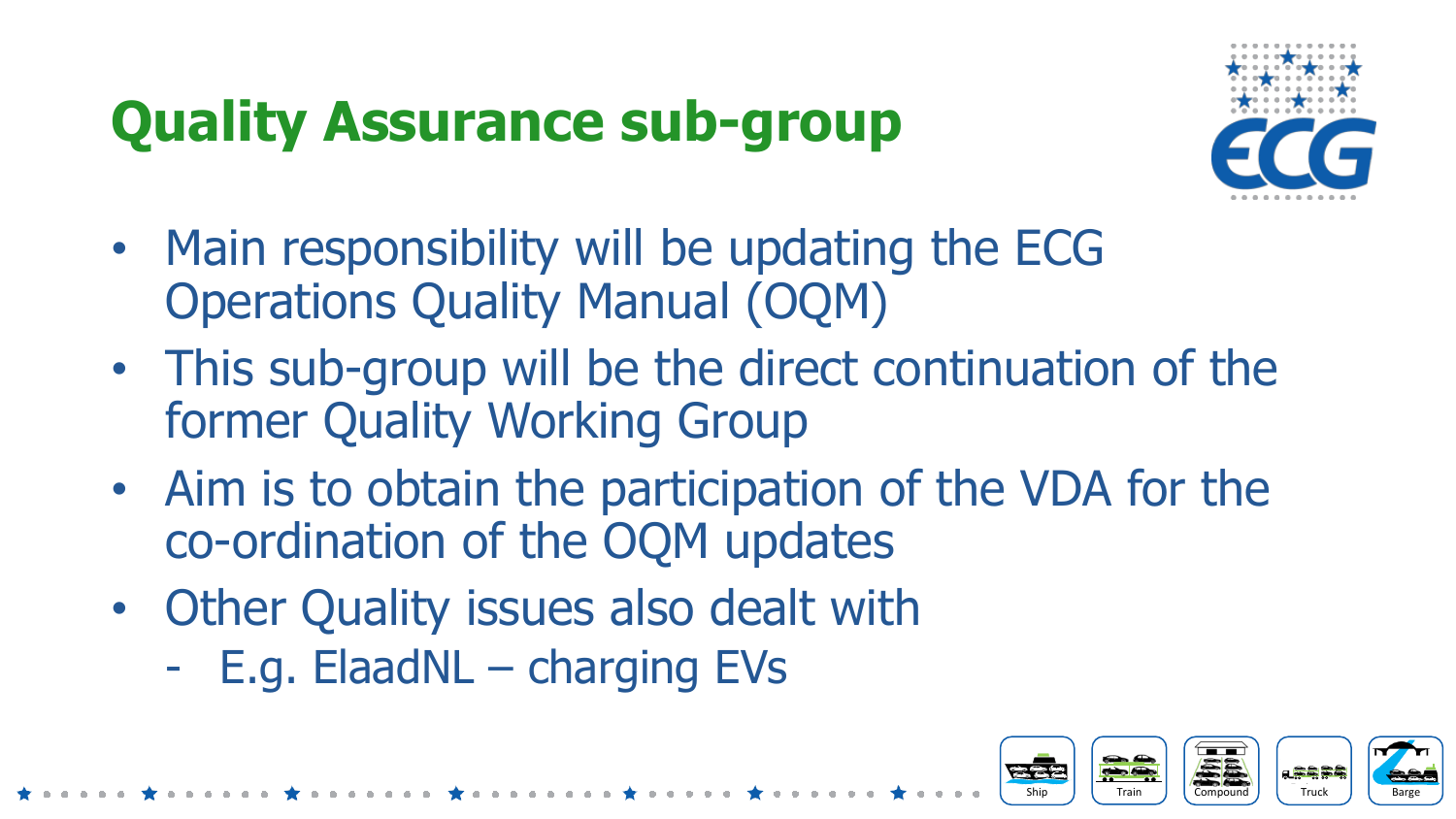# **Management Systems sub-group**



- This sub-group will focus on ISO 9001 (Quality Management) & ISO 14001 (Environment Management)
- The first meeting was convened on 17 May with 10 participants
- After fruitful discussions the group agreed on a priority list of topics that it will tackle
- It was agreed to hold 4 meetings per year
- Next meeting: 12 July, in Zeebrugge, to discuss how truck audits are done

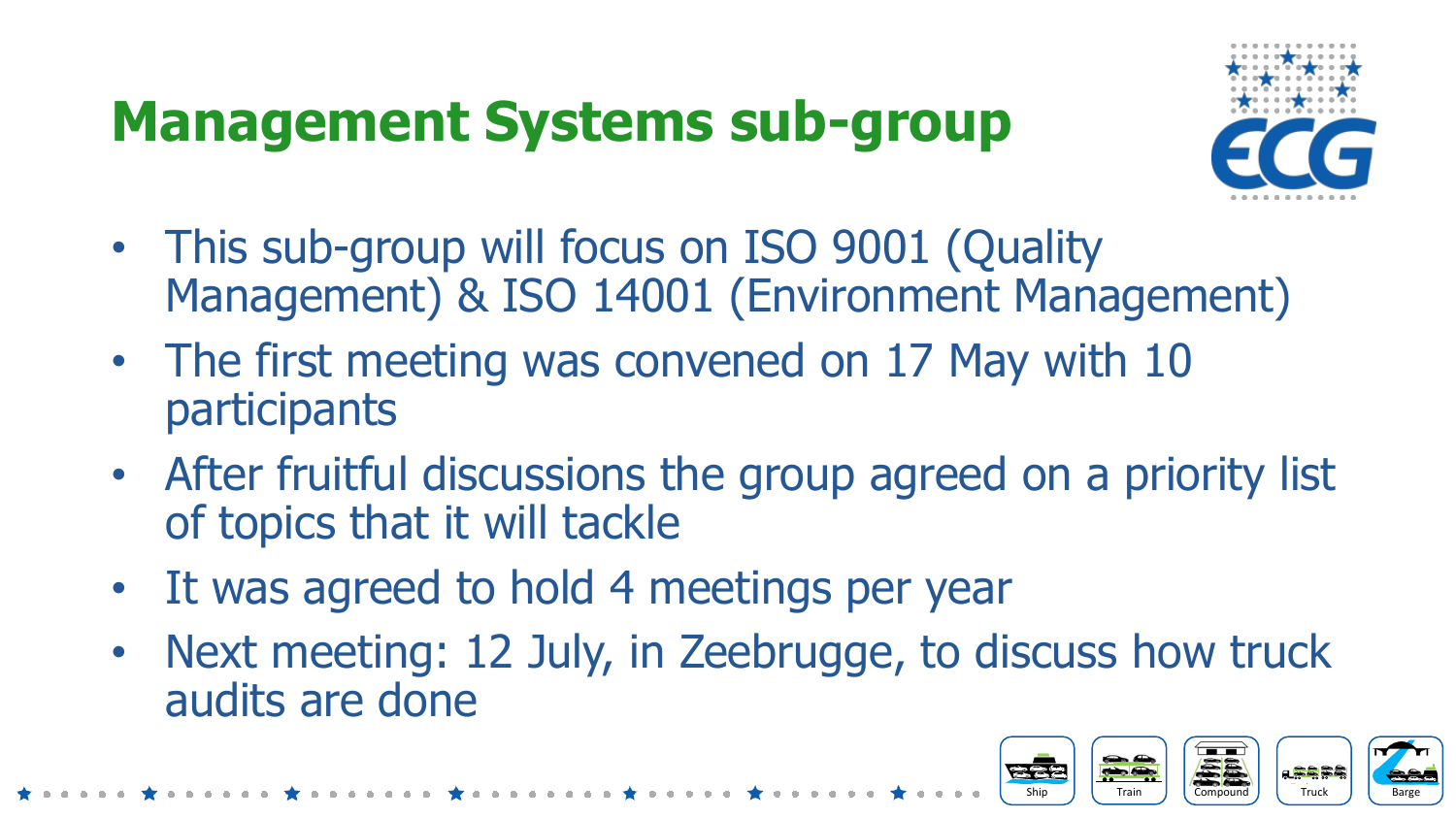# **Health & Safety sub-group**



- **Kicked-Off on 27-March, 2018**
	- Attended by:
	- **LSP:** Adampol, Berge, ECM, Gefco, Grimaldi, Hödlmayr, Glovis, Mosolf, WWL, Lagermax
	- **OEM:** Renault & Toyota (Apologies: PSA, Ford & Mercedes)
	- **Trailer Manufacturers:** Kässbohrer, Lohr & Rolfo. - **ECG**

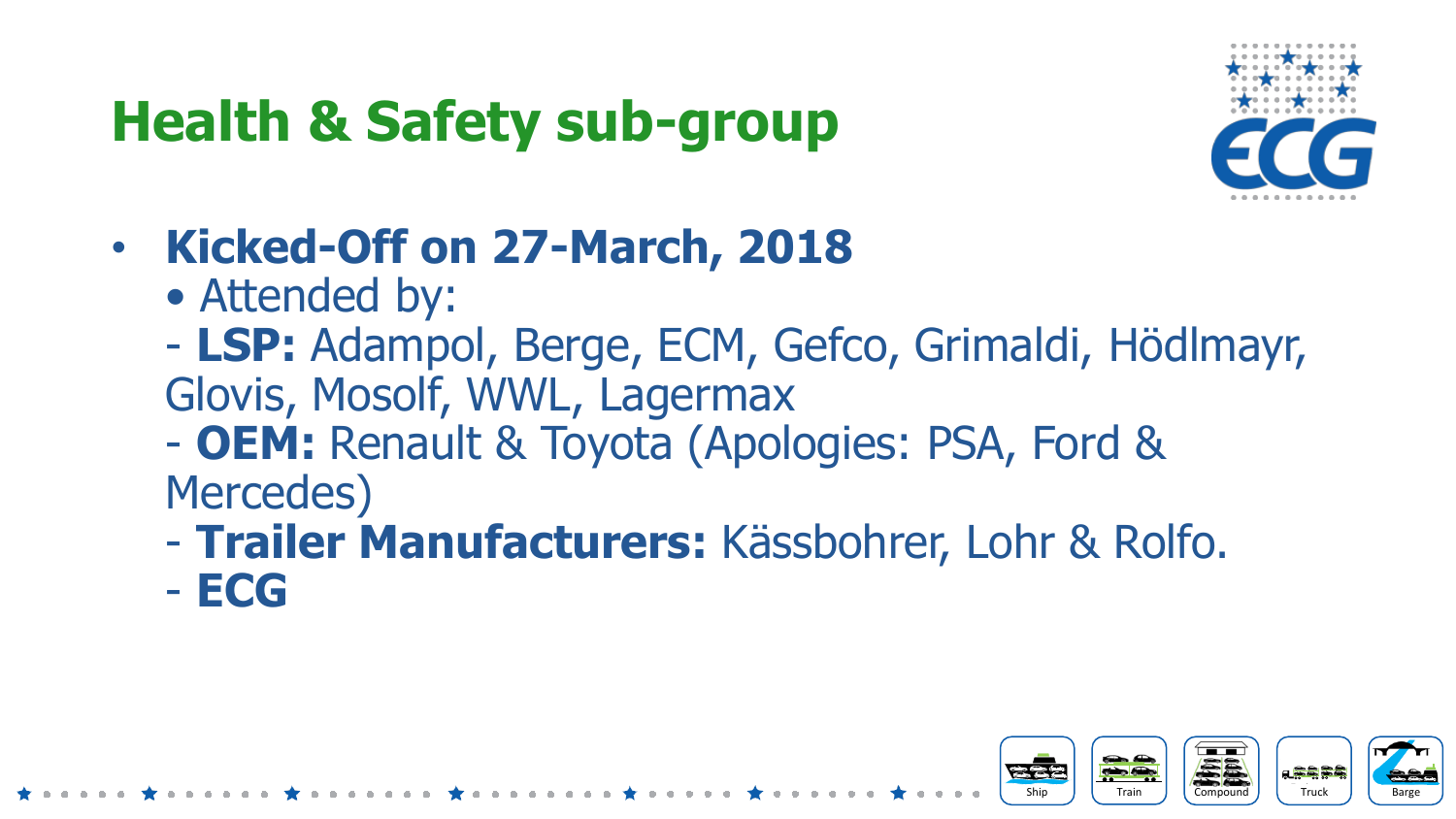

Ship **J | Train J | Compound J | Truck J | Barge** 

Compound

**The Corp.** 

Truck

a<del>sass</del>

### **TOUGH ENVIRONMENT**

- 4m height
- 24h / 7d / 52wk
- all weather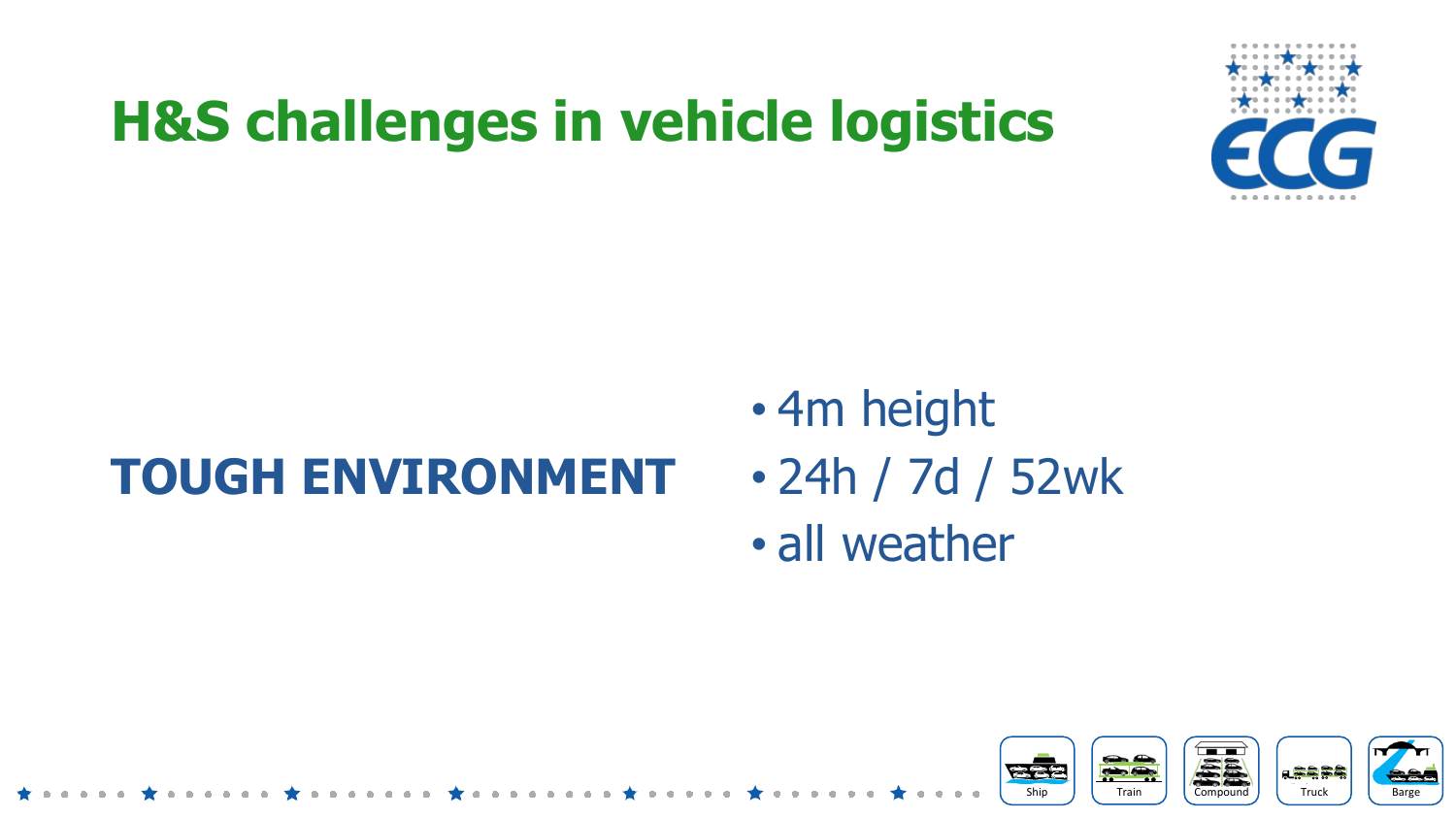

### **OPERATING WITH MANY OEMs**

- Many standards
- Incomplete standards
- Competing/conflicting standards

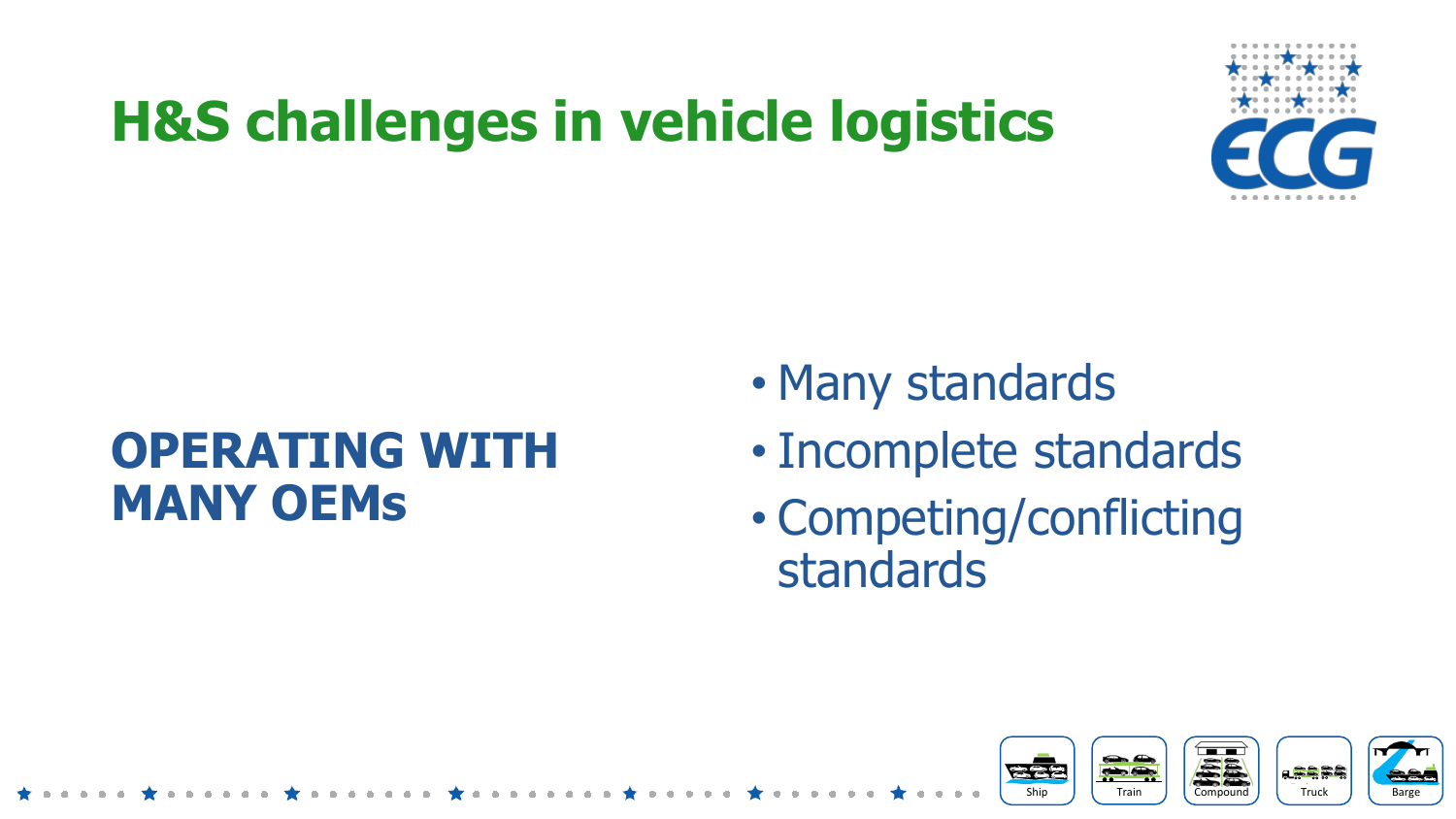

#### **DIFFICULT MANAGEMENT ATTENTION**

- Geographical operation
- Off-site communication
- Training Availability

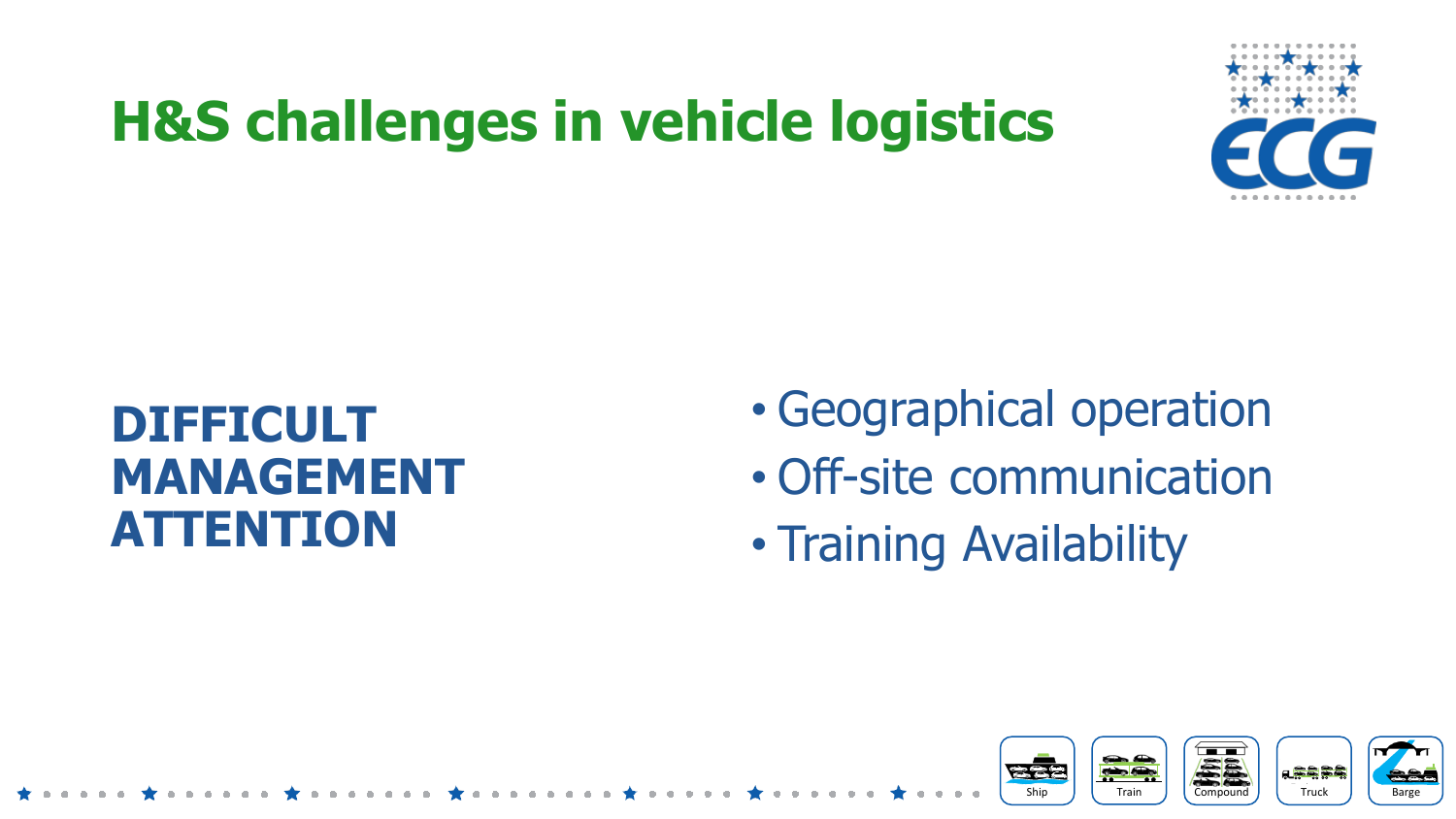

### **SHORTAGE OF MANPOWER**

- New (untrained)
- Different needs of longterm-staff
- Language barrier
- Different approaches to H&S

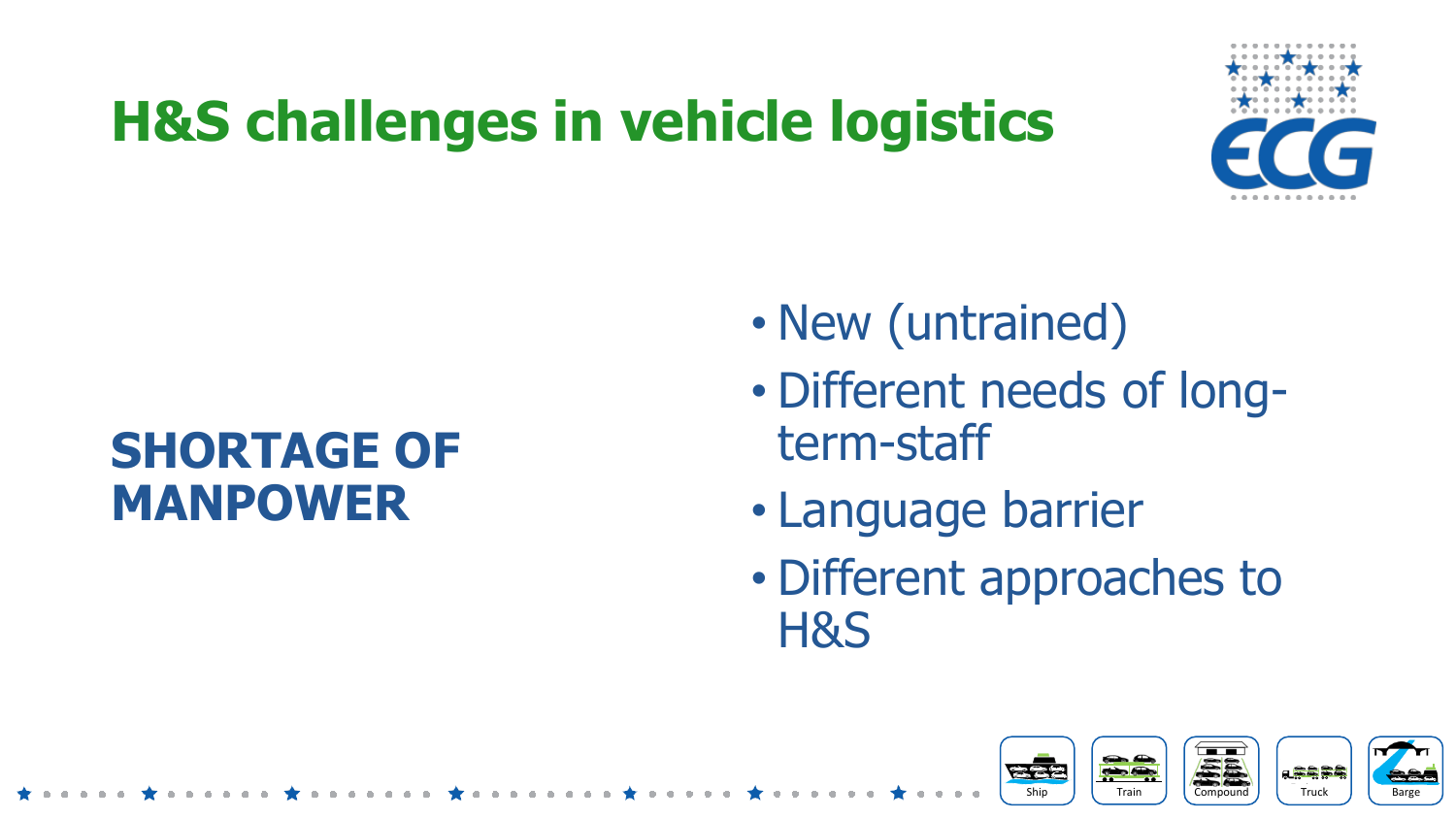### **H&S Repeating Accidents**





#### **DRIVE OFF**





**ROLL OFF**

Ship **J | Train J | Compound J | Truck J | Barge** 

Compound

Truck | Barge

#### **FALL OFF**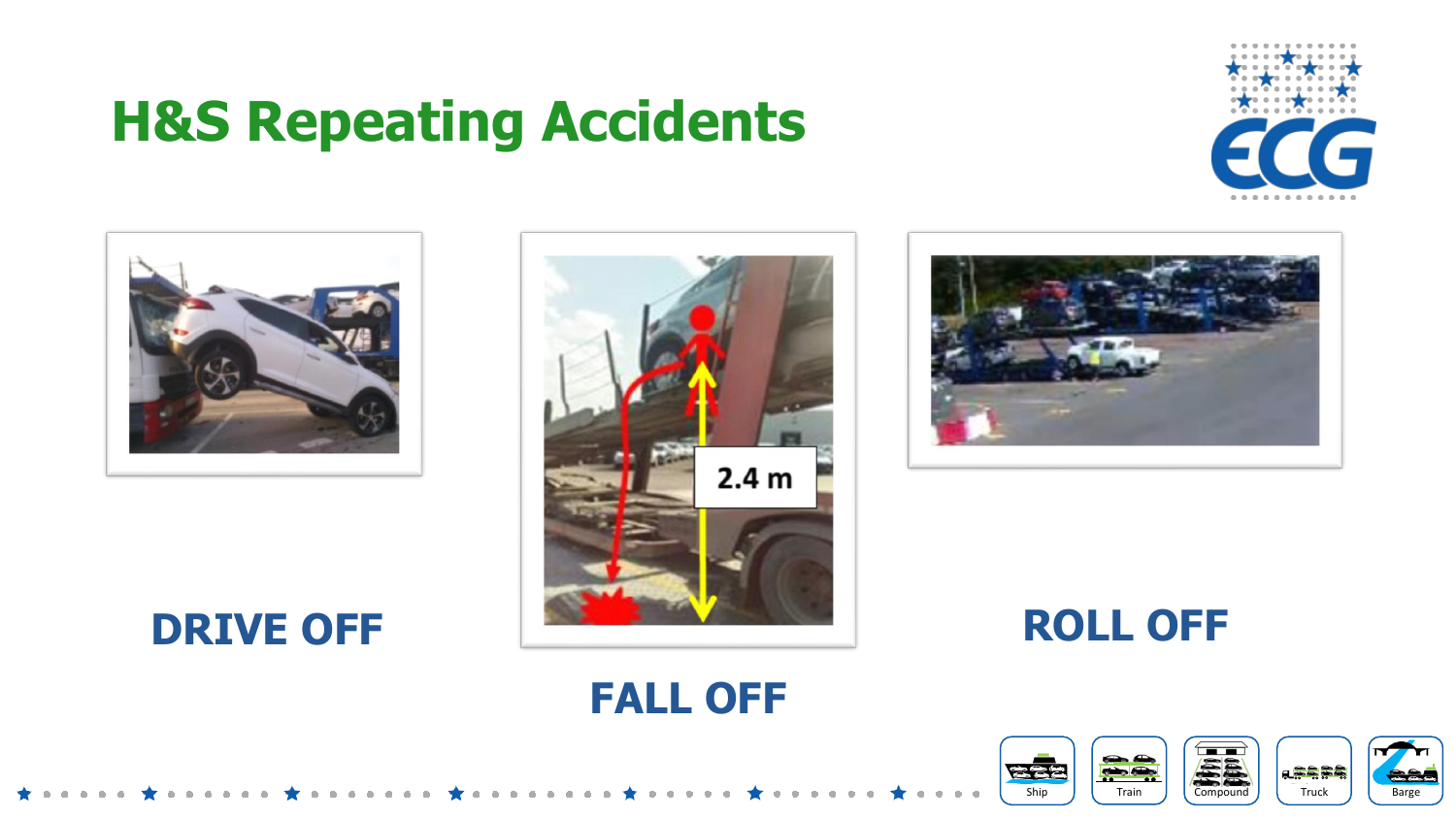### **H&S unsafe practices**



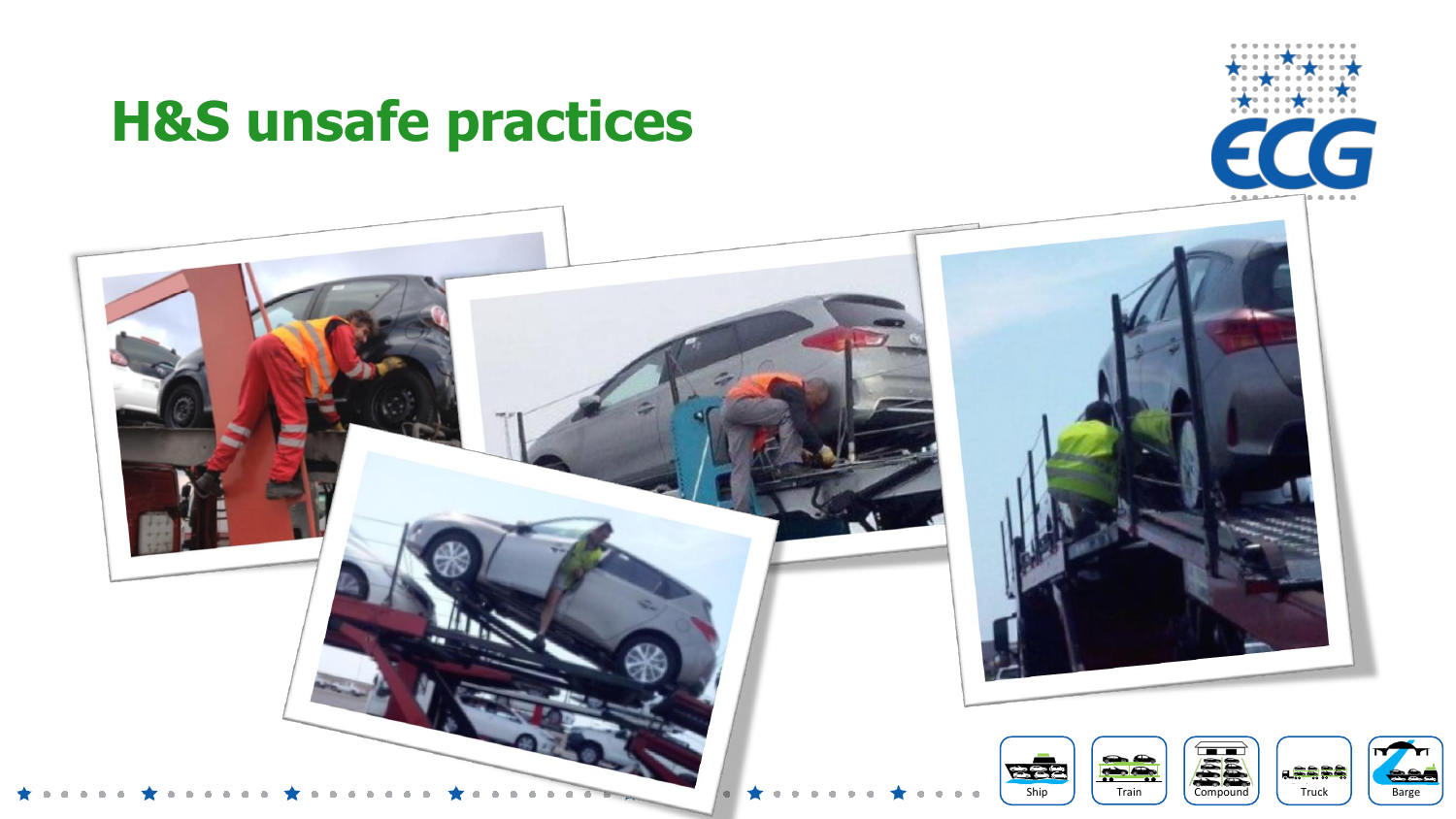

### **There is a significant risk in our industry!**

- Fatalities
- Injuries (not) recoverable
- Loss of capacity

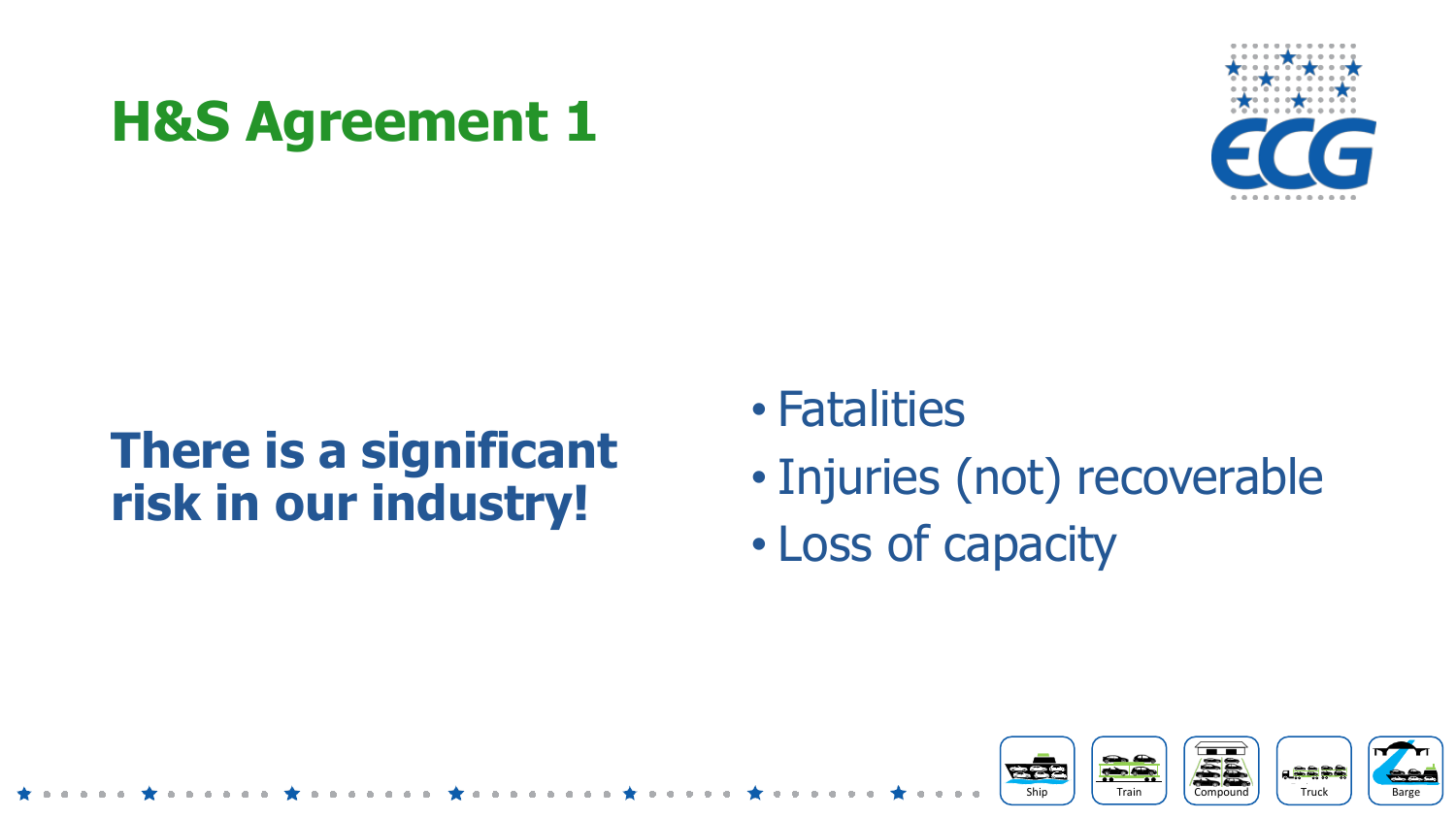

#### **We could benefit from DISCRETE sharing of SEVERE safety incidents!**

|                                                                                                 |                                                                                                                                                                                                                                                                                                                                                                                                                                                                                                                                                                                                                                                         |           |                    |                    |       | HGV went through side of Weld Shop Building |  |  |  |  |  |  |
|-------------------------------------------------------------------------------------------------|---------------------------------------------------------------------------------------------------------------------------------------------------------------------------------------------------------------------------------------------------------------------------------------------------------------------------------------------------------------------------------------------------------------------------------------------------------------------------------------------------------------------------------------------------------------------------------------------------------------------------------------------------------|-----------|--------------------|--------------------|-------|---------------------------------------------|--|--|--|--|--|--|
| Affiliation<br>Logistics Contractor<br>Date<br>20/5ep/2017 Wed 09:00<br>Plant<br>Choose an item |                                                                                                                                                                                                                                                                                                                                                                                                                                                                                                                                                                                                                                                         |           |                    |                    |       |                                             |  |  |  |  |  |  |
| C. Vehicle<br>STOP 6                                                                            |                                                                                                                                                                                                                                                                                                                                                                                                                                                                                                                                                                                                                                                         | Severity  | LTI                |                    | Place | Weld Shop building                          |  |  |  |  |  |  |
| <b>Shop</b>                                                                                     | Weiding                                                                                                                                                                                                                                                                                                                                                                                                                                                                                                                                                                                                                                                 | Job Title | -                  |                    | M/C   | <b>Structure of building</b>                |  |  |  |  |  |  |
| Age                                                                                             | Service                                                                                                                                                                                                                                                                                                                                                                                                                                                                                                                                                                                                                                                 | $V - M$   | Experience - Y - M | Injury             |       | Unknown at this point                       |  |  |  |  |  |  |
|                                                                                                 | Description                                                                                                                                                                                                                                                                                                                                                                                                                                                                                                                                                                                                                                             |           |                    |                    |       | Image / Picture                             |  |  |  |  |  |  |
| control.<br>time.                                                                               | -Unsure as to why driver lost control was lost at this<br>(Suspected black-out due to Stroke or other illness)<br>-Lorry crashed into side of Weld building.<br>-Sprinkler system was activated due to internal damage<br>from impact of the lorry.<br>-Weld shop evacuated through automatic detection of<br>sprinkler system operation.<br>-On site Emergency Services attended.<br>-External Emergency Services attended. (Fire,<br>Ambulance, Police)<br>-Area made safe for Emergency Services to attend to<br>Driver. Driver taken to hospital.<br>internal services made sale by on site facilities.<br>including isolation of damaged services. |           |                    |                    |       | Demage inside building                      |  |  |  |  |  |  |
|                                                                                                 |                                                                                                                                                                                                                                                                                                                                                                                                                                                                                                                                                                                                                                                         |           |                    | Causation          |       |                                             |  |  |  |  |  |  |
|                                                                                                 | - Under Investigation<br>- Suspect driver suffered some form of blackout from initial discussions.                                                                                                                                                                                                                                                                                                                                                                                                                                                                                                                                                      |           |                    |                    |       |                                             |  |  |  |  |  |  |
|                                                                                                 |                                                                                                                                                                                                                                                                                                                                                                                                                                                                                                                                                                                                                                                         |           |                    | Immediate Artistis |       |                                             |  |  |  |  |  |  |
|                                                                                                 | - Area made safe both internal and external.<br>- Structural Engineer on route to check structure of building before removing the truck.<br>- Driver removed by Fire Services and sent to hospital for examination.                                                                                                                                                                                                                                                                                                                                                                                                                                     |           |                    |                    |       |                                             |  |  |  |  |  |  |
|                                                                                                 |                                                                                                                                                                                                                                                                                                                                                                                                                                                                                                                                                                                                                                                         |           |                    |                    |       |                                             |  |  |  |  |  |  |

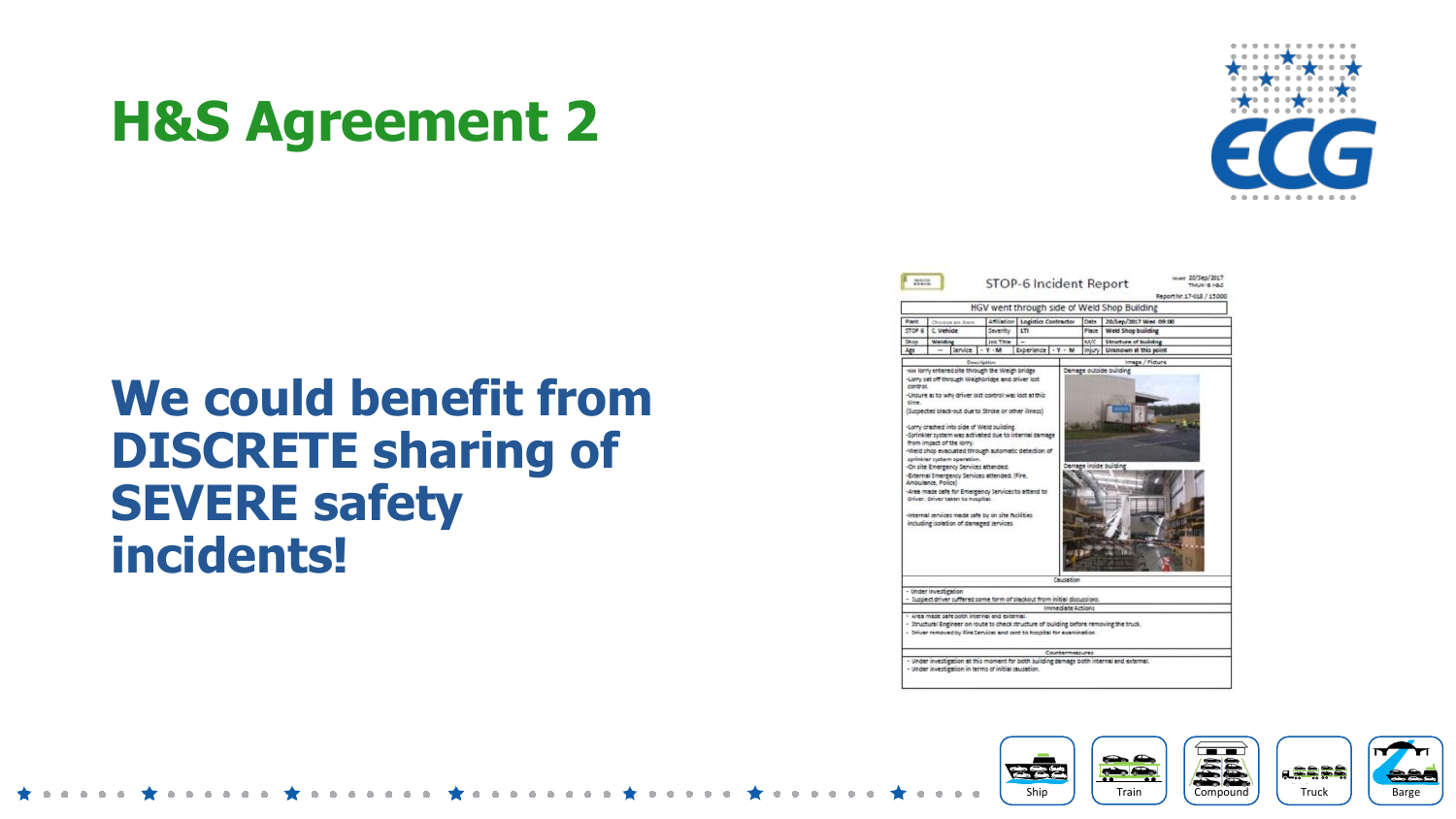### **A MINIMUM industrywide standard with:**

- **Clear loading methods**
- **Clear yard requirements**
- **Common audits**





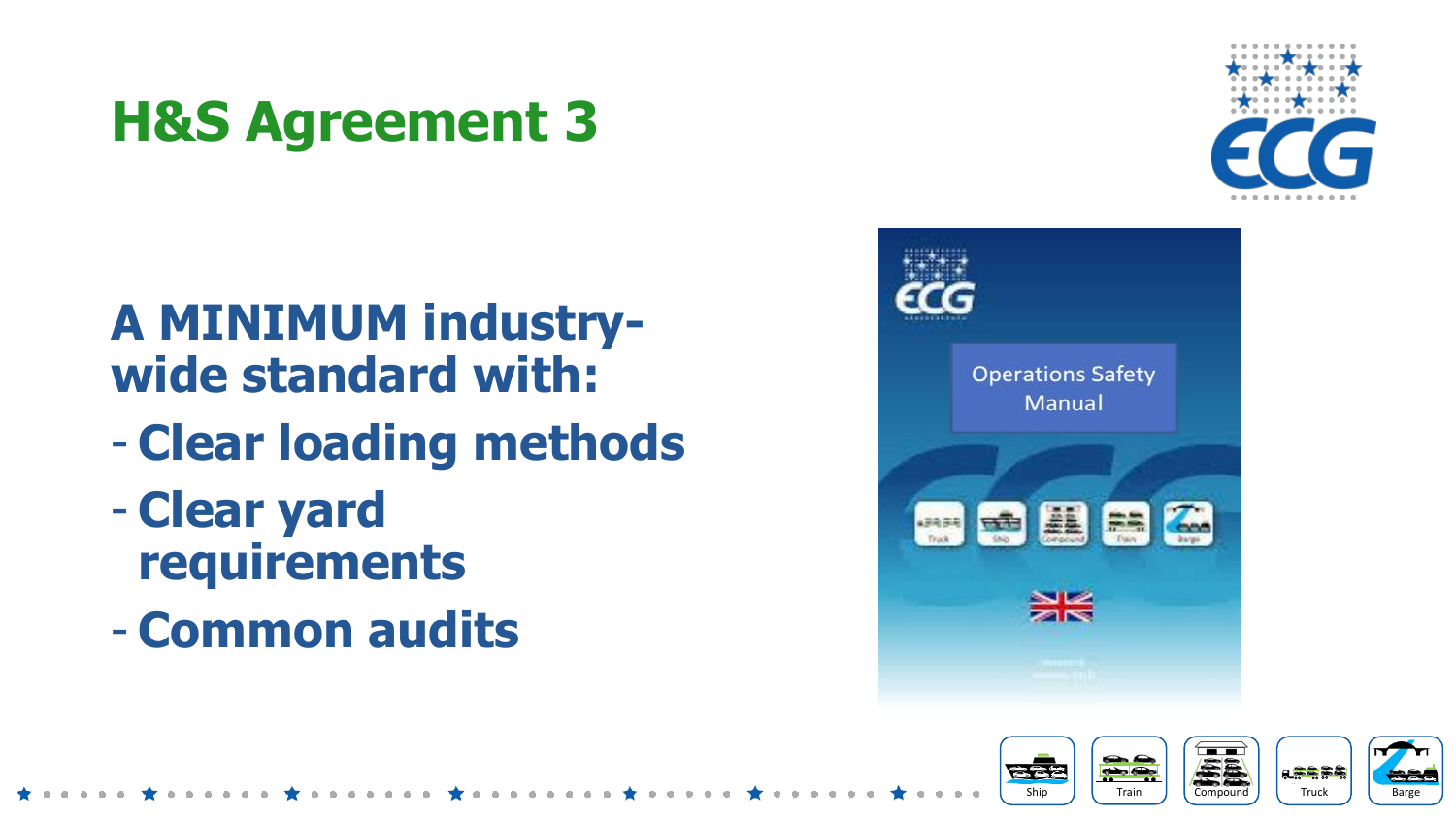#### **JOINTLY study breakthrough items**





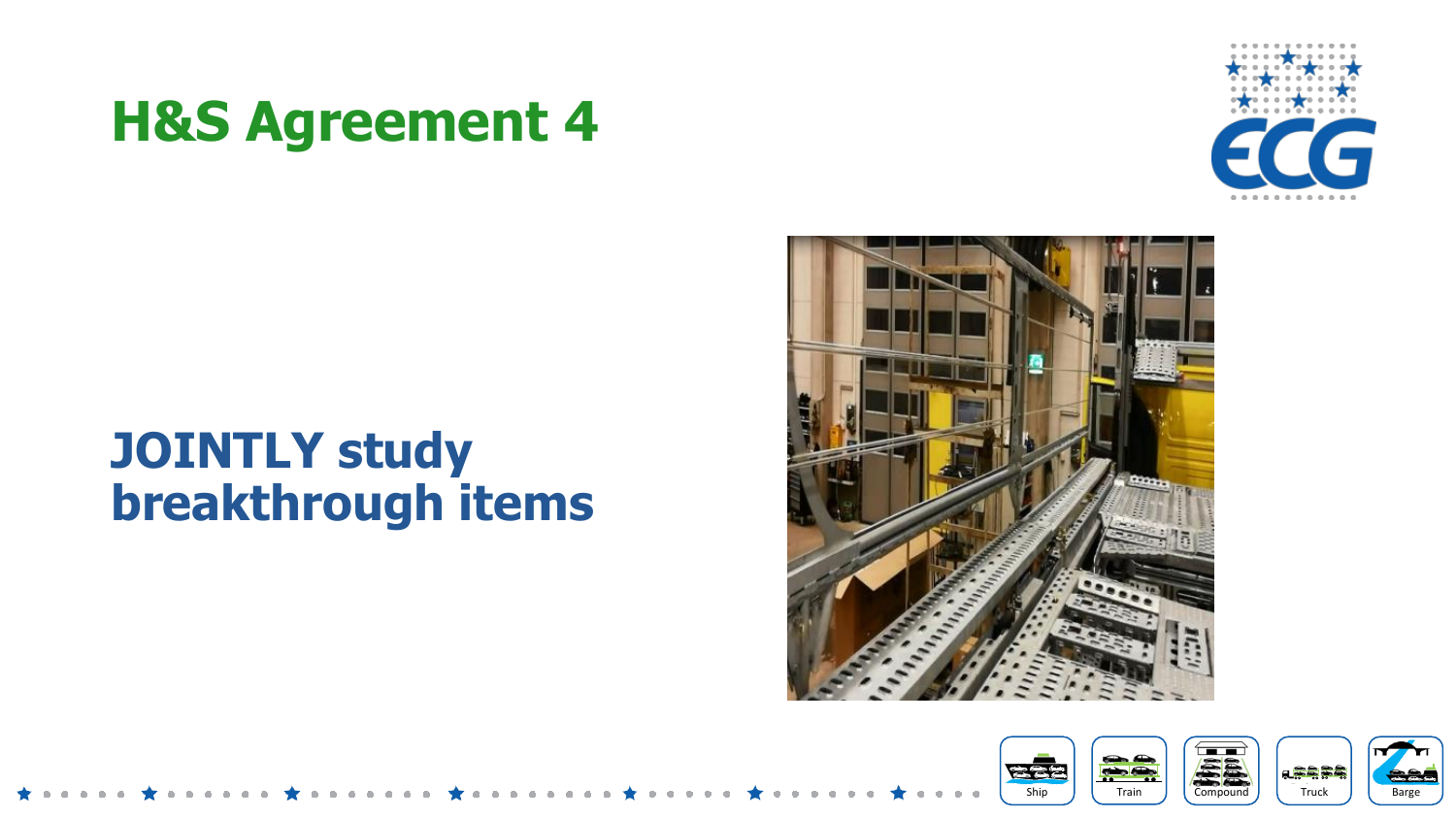### **H&S WG Organisation**



#### **ECG - Safety Working Group**

| Initial Scope: Loading & Unloading @ Plants/Compounds |                                                                                                                                                          |                |                                                                                                                                 |              |                                                                                                                              |               |                                                                                                          |                                                                                                     |               |  |  |  |  |
|-------------------------------------------------------|----------------------------------------------------------------------------------------------------------------------------------------------------------|----------------|---------------------------------------------------------------------------------------------------------------------------------|--------------|------------------------------------------------------------------------------------------------------------------------------|---------------|----------------------------------------------------------------------------------------------------------|-----------------------------------------------------------------------------------------------------|---------------|--|--|--|--|
| Theme                                                 | 1. Incident<br>2. Industry Wide Standard<br>& Reporting                                                                                                  |                |                                                                                                                                 |              |                                                                                                                              |               |                                                                                                          | 3.<br><b>Breakthro'</b>                                                                             |               |  |  |  |  |
| Expectation                                           | Create a Std Report<br>(with Common Classification),<br><b>Distribution Method</b><br>& Industry Report to<br>Develop Industry Grasp<br>of Safety Issues |                | <b>Create a Std for</b><br><b>Loading Method</b><br>based on ECG Agreed<br><b>Truck Requirements</b>                            |              | Create a Std for<br><b>Load Preparation</b><br>based on ECG Agreed<br><b>Yard Requirements</b>                               |               | Create a Common<br>Audit & Governance<br>Process for LSP & OEM<br>based on Developed<br><b>Standards</b> | <b>Develop Structural</b><br><b>Improvements</b><br>(Truck or Yard)<br>to Step-Up for Safety        |               |  |  |  |  |
| Lead                                                  | <b>Renault</b>                                                                                                                                           | <b>Beatriz</b> | Gefco                                                                                                                           | <b>Henri</b> | <b>Adampol</b>                                                                                                               | <b>Marcin</b> |                                                                                                          | Hoedlmayer                                                                                          | <b>Markus</b> |  |  |  |  |
| Members                                               | Gefco<br><b>ECM</b><br>Mosolf<br>Adampol<br>Ford/Merc<br>Toyota<br>ECG.                                                                                  |                | Hoedlmayr<br>Mosolf<br><b>Bolfo</b><br><b>Lother</b><br><b>Kassadhanihungen</b><br>Toyota<br>Ford/Merc<br>Renault<br><b>ECG</b> |              | <b>CAT/Sintax</b><br>Koopman<br><b>FCM</b><br>Mercedes.<br><b>PSA</b><br>Toyota<br>Ford/Merc<br><b>Renault</b><br><b>ECG</b> |               | Establish<br>in 2019                                                                                     | CAT/Sintax<br>Gefco<br><b>Bolfo</b><br><b>Lohr</b><br>Kasslanhoen<br>Renault<br>Ford/Merc<br>Toyota |               |  |  |  |  |
|                                                       | All Sub-Groups Output to be Ratified through ECG Industry Meeting                                                                                        |                |                                                                                                                                 |              |                                                                                                                              |               |                                                                                                          |                                                                                                     |               |  |  |  |  |

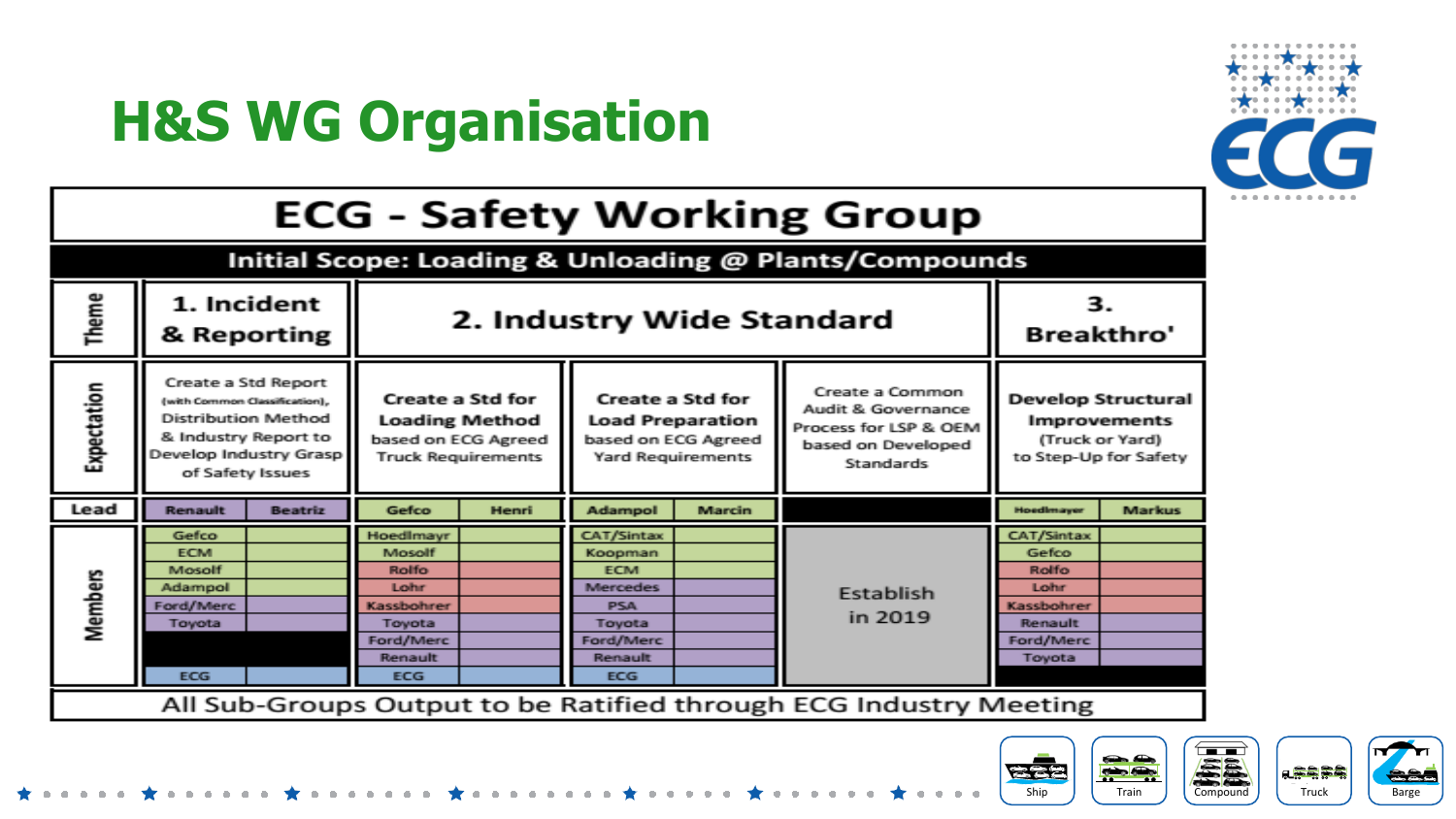### **H&S next steps**



- **Populate the Teams (DONE)**
- **Kick-Off each Team (May/June)**
- **Create a Time Schedule (June)**
- **Report to Industry Meeting (Oct)**